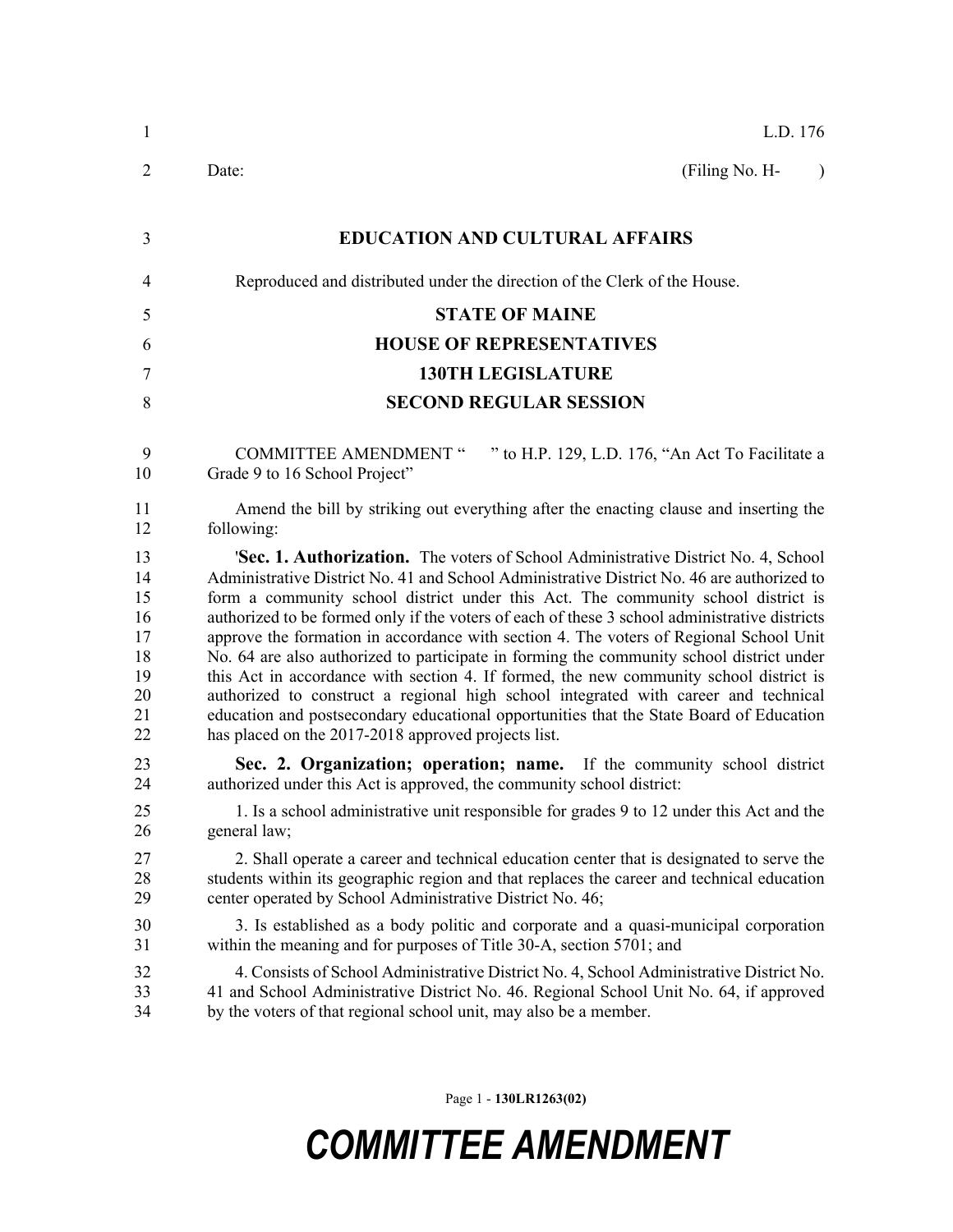1 The community school district territory includes the territories of its member school 2 administrative units.

3 The initial name of the community school district is "MidMaine Community School 4 District." At the first budget meeting of the community school district, the voters may select 5 a different name under a warrant article provided for that purpose.

6 **Sec. 3. Continuity for approved regional high school.** Before the formation of 7 the community school district under this Act, School Administrative District No. 4, School 8 Administrative District No. 41 and School Administrative District No. 46 are authorized to 9 form a joint regional high school committee from their school board memberships. The 10 committee is authorized to take all necessary or appropriate steps for the regional high 11 school that the State Board of Education has placed on the 2017-2018 approved projects 12 list to receive concept approval. Notwithstanding any provision of law to the contrary, the 13 State Board of Education is authorized to accept joint applications from and grant project 14 approvals to the joint regional high school committee, including site approval and concept 15 approval, but may not give further approvals after concept approval unless the formation 16 of the community school district and the regional high school project are approved pursuant 17 to this Act. Regional School Unit No. 64 may but is not required to participate in the joint 18 regional high school committee if approved by the State Board of Education. The State 19 Board of Education shall include all school administrative units and career and technical 20 education centers and regions affected by this Act in the planning and approval process.

21 **Sec. 4. Referendum.** The community school district may be formed by favorable 22 referendum votes in School Administrative District No. 4, School Administrative District 23 No. 41 and School Administrative District No. 46 as provided in this Act. Any of the 24 school boards of those school administrative districts may decide not to hold the 25 referendum, in which case the community school district may not be formed. The referenda 26 to approve the formation of the community school district and the construction financing 27 of the new regional high school must occur:

- 28 1. On the same day mutually selected by the 3 required school administrative district 29 school boards; or
- 30 2. If a date is not mutually selected by the 3 required school administrative district 31 school boards, on the first statewide election day occurring at least 90 days following State 32 Board of Education concept approval of the regional high school project.

33 The ballot questions for the formation of the new community school district and the 34 financing of the new regional high school construction must be substantially in the 35 following forms, with such changes in form and content as the school boards of the 36 proposed member school administrative units determine the development of the project 37 requires:

- 38 "Do you favor [name of school administrative unit voting] joining a new 39 community school district for the operation of grades 9 through 12, and 40 accepting the provisions of "An Act to Facilitate a Grade 9 to 16 School 41 Project," enacted by the Legislature?"
- 42 "Do you favor authorizing the school board of the new community school 43 district to issue bonds or notes in the name of the community school district 44 in an amount not to exceed \$....................... to construct and equip a

Page 2 - **130LR1263(02)**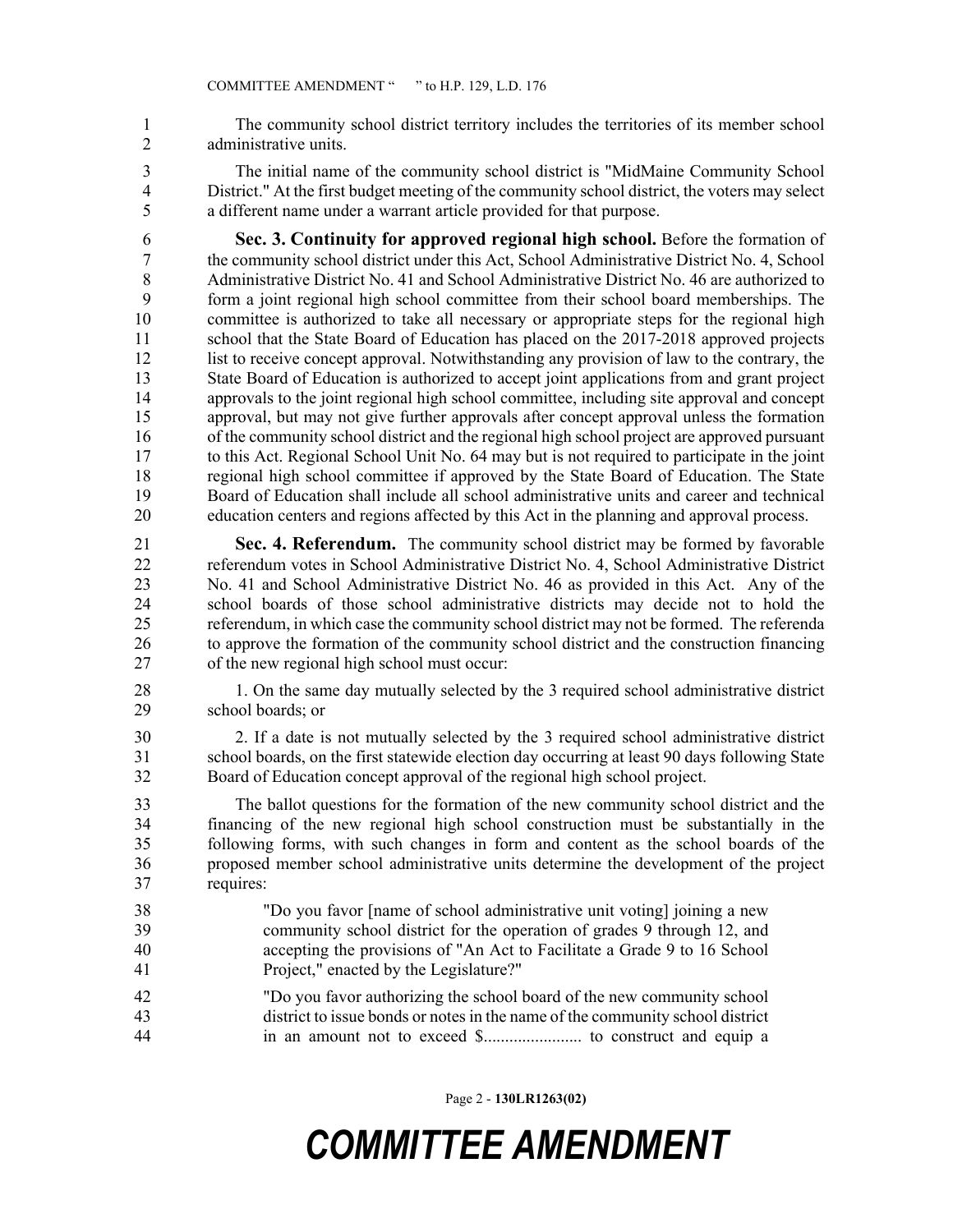regional high school with programming for both regular secondary education and career and technical education and with opportunities for 47 postsecondary instruction, all on a single campus to be located at 48 ………………?" 1 2 3 4

5 The 2nd question must be accompanied by disclosure information for school 6 construction projects required by law. Both questions may be modified or accompanied by 7 other information that the school boards provide to accurately inform the voters. Unless 8 both questions are approved by a majority of the voters voting in each of the 3 required 9 school administrative districts, the community school district may not be formed.

10 The school board of Regional School Unit No. 64 may call a similar referendum on the 11 same day for purposes of joining the community school district formed under this Act. If 12 the voters of that regional school unit approve both questions, Regional School Unit No. 13 64 may also be a member of the community school district. If the school board of Regional 14 School Unit No. 64 elects not to participate in the referendum, or if it participates and its 15 voters do not approve both questions, it is not a member of the community school district.

16 After the referendum, the secretary of each school administrative district, and Regional 17 School Unit No. 64, if applicable, shall file a return of voting with the Commissioner of 18 Education. The commissioner shall determine if each of the school administrative units by 19 majority vote has approved both questions and shall notify the 3 required school 20 administrative districts, and Regional School Unit No. 64, if applicable, whether the 21 community school district is formed and whether the membership also includes Regional 22 School Unit No. 64.

23 **Sec. 5. Certificate of organization; transitional period.** If the community 24 school district is formed, the Commissioner of Education shall issue to the member school 25 administrative units a dated certificate of organization for the community school district 26 setting forth the community school district's official name, listing its member school 27 administrative units and describing the composition and voting method of its school board 28 and the cost-sharing formula. The certificate of organization is conclusive evidence of the 29 community school district's lawful organization. The commissioner shall report the results 30 to the State Board of Education. The effective date of organization is the date the 31 commissioner issues the certificate, as long as the community school district's first 32 operational year begins on a July 1st that follows the date of the referendum by at least 210 33 days. The period between the date of organization and the beginning of the first operational 34 year is a transitional period as described in sections 8 and 9.

35 **Sec. 6. Governance; board composition and apportionment.** If the 36 community school district is formed, the school board of the community school district is 37 a district school committee for all purposes of and has the duties and authority of a 38 community school district board of trustees under the Maine Revised Statutes, Title 20-A, 39 chapter 105. The members of the school board must be selected by appointment from the 40 school boards of the member school administrative units, as provided by the general law 41 for a community school district that does not include kindergarten and grades one to 12. 42 The school board of the community school district consists of 12 members if Regional 43 School Unit No. 64 is a member and 9 members if it is not. Since the board is an appointed 44 board, representation and voting power are equally divided among the member school 45 administrative units. The voters of the community school district may authorize a change

Page 3 - **130LR1263(02)**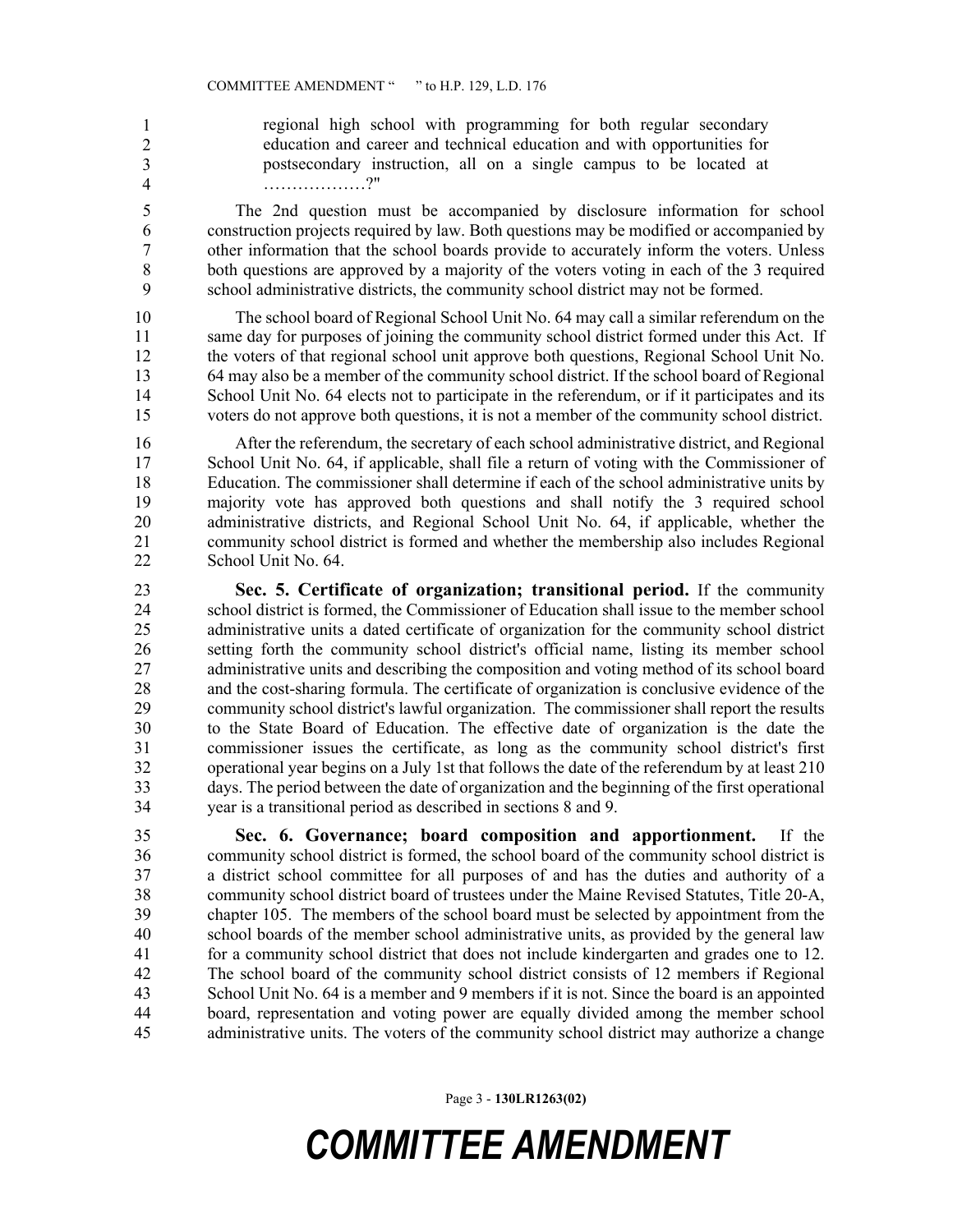in the number of school board members appointed by each member school administrative unit, as long as the number of board members each member school administrative unit appoints and the voting power of each school board member remains equal. 1 2 3

4 **Sec. 7. Continued existence.** Upon the beginning of the community school district's 5 first operational year, the member school administrative units continue to exist for all 6 purposes of kindergarten and grades 1 to 8, and for prekindergarten if applicable, 7 notwithstanding the provisions of the Maine Revised Statutes, Title 20-A, sections 1258 8 and 1479. The State Board of Education shall issue the member school administrative units 9 amended certificates of organization effective July 1st of the first operational year of the 10 community school district which are conclusive evidence of their continued lawful 11 organization, as amended. The member school administrative units must continue to 12 receive all federal and state school subsidy and general purpose aid for grades 9 to 12 until 13 the beginning of the first operational year of the community school district. Beginning in 14 the first operational year of the community school district, the member school 15 administrative units must continue to receive federal and state school subsidies and general 16 purpose aid for kindergarten and grades 1 to 8, and for prekindergarten if applicable. The 17 member school administrative units as reorganized are governed by all of the applicable 18 provisions of Title 20-A to the extent not in conflict with this Act.

19 **Sec. 8. Community school district during transitional period.** Upon receipt 20 of the certificate of organization of the community school district, the school board of each 21 member school administrative unit shall appoint from its membership 3 individuals to serve 22 on the school board of the community school district. The superintendent of Alternative 23 Organizational Structure No. 94 shall call the first meeting of the school board and 24 supervise the oaths of office and the election of a board chair. The school board shall elect 25 a chair at its first meeting. The school board shall select a superintendent, who may be the 26 superintendent of one of the member school administrative units, to serve as the 27 superintendent of the community school district during the transitional period. During the 28 transitional period, the school board shall prepare and submit the community school 29 district's budget for the first operational year in accordance with this Act and the general 30 law. During the transitional period, the school board has all authority reasonably necessary 31 to prepare for the first operational year and for the design, construction and financing of 32 the new regional high school, including hiring a superintendent and other employees, 33 adopting school policies, negotiating contracts and collective bargaining agreements for 34 the first operational year and thereafter, opening accounts, contracting for services and 35 property, including a site for the new regional high school, closing on real estate for the 36 new regional high school, issuing bonds or notes for the regional high school project or for 37 other capital or working capital needs and other authority necessary for those purposes and 38 provided to school committees of fully operational community school districts by the 39 general law.

40 **Sec. 9. School district members during transitional period.** If the community 41 school district is formed, the member school administrative units are responsible for the 42 costs of the community school district incurred for the transitional period in an amount 43 reasonably determined by the school board of the community school district in proportion 44 to their secondary pupil counts on the state funding reports for each member school 45 administrative unit for that fiscal year. The member school administrative units shall fund 46 an account opened by the community school district for those costs. The member school

Page 4 - **130LR1263(02)**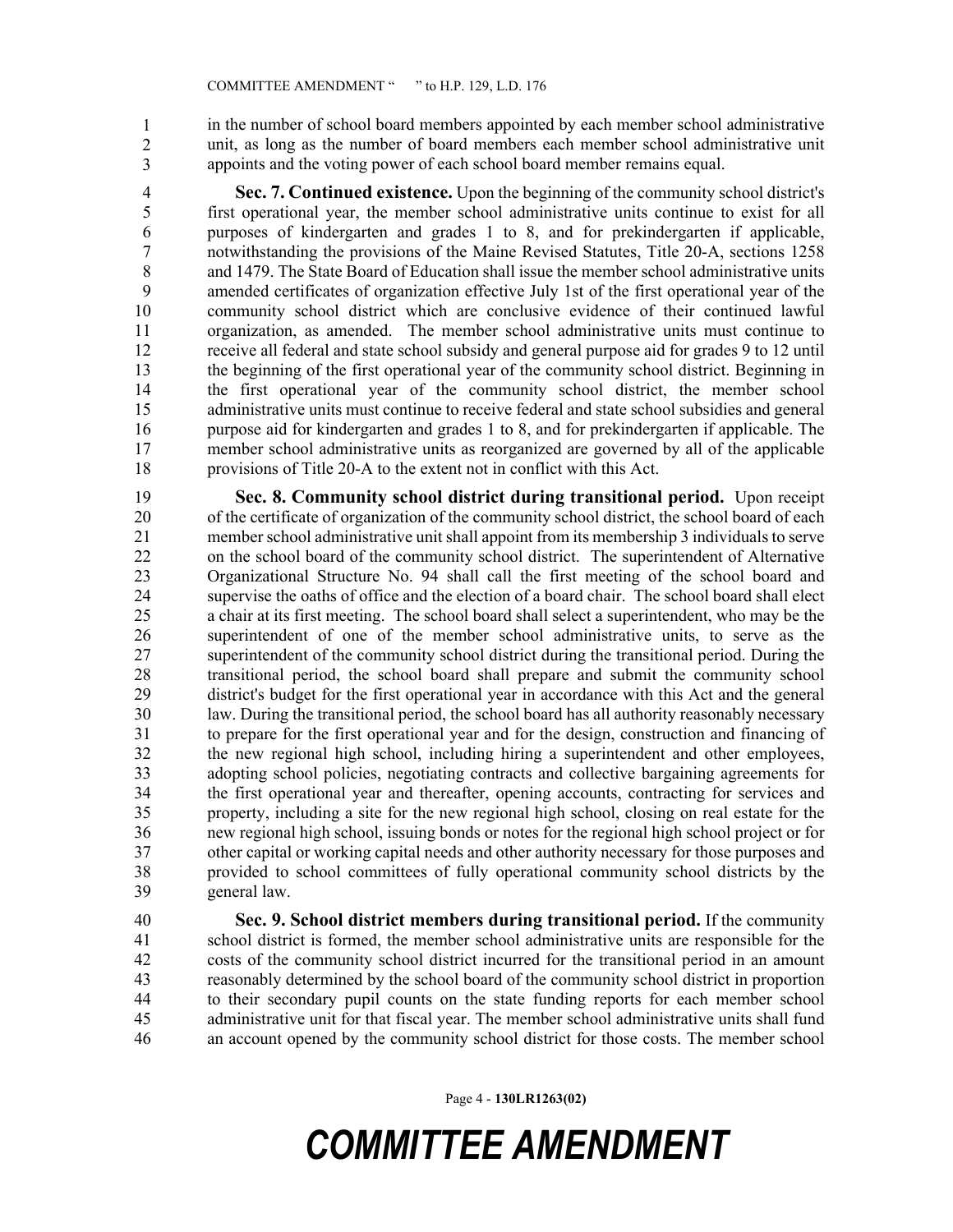administrative units shall continue to operate secondary schools during the transitional period. 1 2

- 3 **Sec. 10. Educational continuity and coordination.** If the community school 4 district is formed, the community school district and its member school administrative units 5 shall consult and work together to achieve educational continuity and coordinate the 6 transfer of responsibility for grades 9 to 12 to the community school district for its first 7 operational year and thereafter.
- 8 **Sec. 11. Transfer of assets; assumption of liabilities.** If the community school 9 district is formed, all real property that is currently owned or used for grades 9 to 12 must 10 remain property of the member school administrative units, for the members' use or 11 disposition. The community school district shall lease the high schools and the career and 12 technical education center from the member school administrative units from year-to-year 13 for \$1.00 annual rent plus all building costs, including insurance, utilities, maintenance and 14 repairs, together with an amount equal to the annual debt and heating, ventilation and air 15 conditioning lease payments on the high schools, if any, during the period commencing on 16 July 1st of the first operational year and ending upon the substantial completion and 17 occupancy of the new regional high school. For any buildings used by the high school 18 grades and by other grades or for other purposes, the costs must be allocated equitably for 19 purposes of this section. As of July 1st of the first operational year of the community school 20 district, the member school administrative units shall reach an equitable agreement with 21 the community school district to share transportation costs and services. When appropriate, 22 this may include transfer of title to an equitable portion of a member school administrative 23 unit's bus fleet to the community school district for its use and disposition, subject to 24 outstanding financing. The community school district shall pay the costs of outstanding 25 financing on transferred buses when or before due. As of July 1st of the first operational 26 year of the community school district, the member school administrative units shall also 27 transfer by bill of sale or other instrument ownership of all other equipment, furnishings 28 and other tangible and intangible assets, including accounts receivable but excluding cash, 29 purchased or primarily used by or attributable to high schools or the career and technical 30 education center, subject to outstanding financing. The community school district shall pay 31 the costs of outstanding financing for transferred assets when or before due. The member 32 school administrative units shall also equitably share with the community school district 33 the costs and benefits of service contracts with vendors.
- 34 **Sec. 12. Allocation of existing fund balances; accrued liabilities.** If the 35 community school district is formed, as of July 1st of the first operational year of the 36 community school district, and no later than that date, each member school administrative 37 unit shall transfer an estimated share of all funds, allocable in proportion to its number of 38 secondary students and the total number of students in that member school administrative 39 unit on the state funding report of the member for that year. The amount transferred may 40 be reduced if necessary so as not to be more than an amount that is equitably proportionate 41 to the amounts transferred by the other member school administrative units to the 42 community school district based on their respective numbers of secondary and total 43 students. These amounts may be adjusted by additional payments or refunds, based on 44 completed audits of the member school administrative units for the fiscal year prior to the 45 first operational year, and within 45 days of the completion of those audits. The community 46 school district shall pay the accrued summer salary and benefit liabilities of the member

Page 5 - **130LR1263(02)**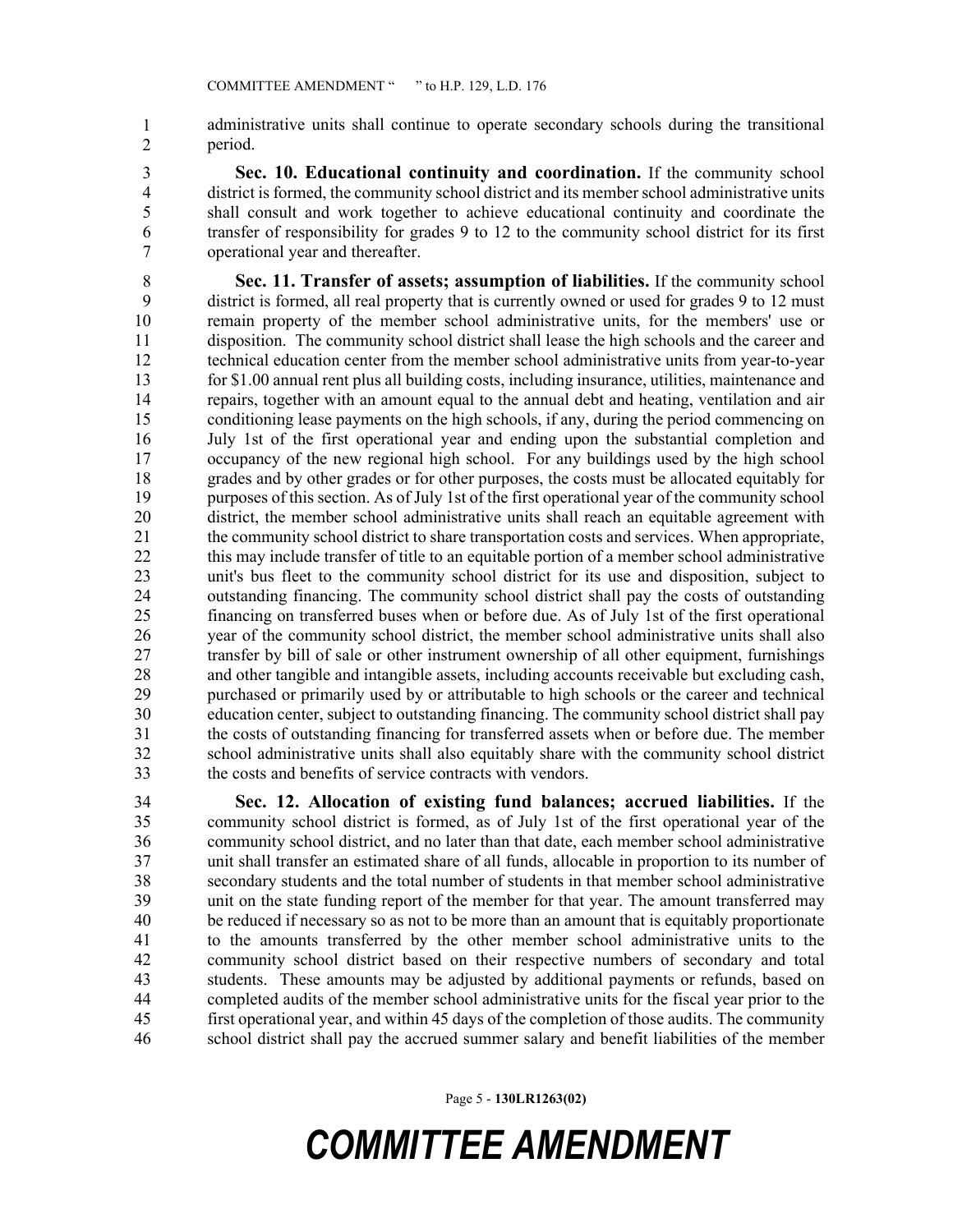school administrative units attributable to their secondary teachers and staff for the fiscal 48 year prior to the first operational year of the community school district and payable in the first operational year of the community school district. 1 2 3

4 **Sec. 13. Transfer of teachers and employees; system administrators.** If the 5 community school district is formed, as of July 1st of the first operational year of the 6 community school district, the provisions of the Maine Revised Statutes, Title 20-A, 7 section 1464, subsection 4 apply with respect to those teachers and employees of the 8 member school administrative units that work primarily at the secondary level or on behalf 9 of secondary students. All teachers and employees of the member school administrative 10 units that work primarily at the elementary school level or on behalf of elementary students 11 must retain the same employment status with the member school administrative unit 12 employing them. It is the intent of this Act to neither decrease nor increase the rights and 13 benefits of transferred employees or the employer. The community school district school 14 board and the school boards of the member school administrative units shall negotiate in 15 good faith the transfer or sharing of system administrator contracts whose terms expire after 16 the first operational year of the community school district.

17 **Sec. 14. Collective bargaining.** If the community school district is formed, as of 18 July 1st of the first operational year of the community school district, the provisions of the 19 Maine Revised Statutes, Title 20-A, section 1464 apply and the school board of the 20 community school district is the employer with respect to the teachers and employees 21 transferred to the community school district under the provisions of this Act. Each school 22 board of the respective member school administrative units shall continue to be the 23 employer under its collective bargaining agreements with respect to the teachers and 24 employees that have not transferred to the community school district under this Act.

25 **Sec. 15. Dispute resolution.** If the community school district is formed, the 26 Commissioner of Education or the commissioner's designee is authorized to settle any 27 disputes that may arise between the community school district and its member school 28 administrative units or between the member school administrative units under sections 9 to 29 12 and with respect to administrator contracts under section 13. The commissioner's 30 decision is final and binding.

31 **Sec. 16. Borrowing; lease purchasing.** The school board of the community school 32 district has the same authority to borrow for capital project and capital equipment needs 33 that a community school district board of trustees has under the general law in effect on the 34 effective date of this Act to borrow for minor capital costs. Except as provided by this 35 section, in order to issue bonds or notes for capital borrowing, the voters of the community 36 school district must approve a warrant article authorizing the school board to issue bonds 37 or notes at a district meeting or district referendum of the community school district called 38 and held as provided by this Act. If the principal amount to be borrowed added to the then 39 remaining total principal of all outstanding bonds or notes for capital project and capital 40 equipment needs that the voters approved at a district meeting exceeds 0.25% of the 41 adjusted state valuation of the municipalities of the member school administrative units, 42 voter approval must be by referendum. Borrowing for school construction projects must 43 be approved by referendum to the extent required by the general law. Bonds and notes are 44 general obligations of the community school district secured by its full faith and credit. 45 Bonds or notes issued during the transitional period are payable after the start of the first 46 operational year of the community school district. The school board of the community

Page 6 - **130LR1263(02)**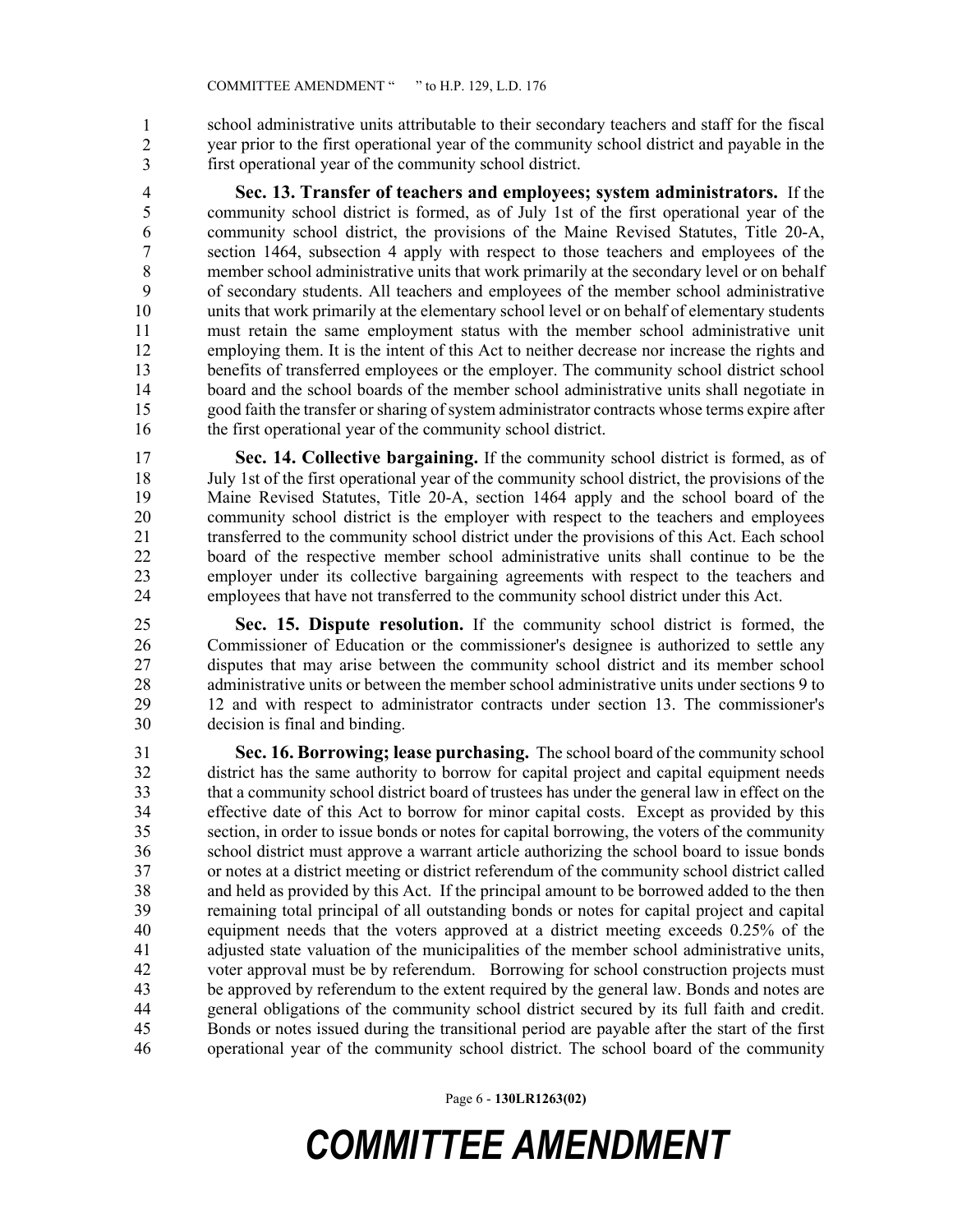school district may borrow for operating costs and may enter into lease-purchase agreements to the extent and for the purposes permitted under the general law. 1 2

3 **Sec. 17. Budget format and procedure.** The format and procedure for the 4 operating budget of the school operated by the community school district to be presented 5 to the voters of the community school district must be the cost center summary budget 6 format and the budget validation referendum procedure of the general law or as may be 7 otherwise provided by the general law. The format and procedure may be changed to the 8 extent permitted or required by the general law.

9 **Sec. 18. Cost sharing; assessment.** The community school district shall apportion 10 amounts to the municipalities of its member school administrative units for the required 11 local contribution based on the Maine Revised Statutes, Title 20-A, chapter 606-B and 12 amounts to the municipalities of its member school administrative units for additional local 13 funds based on the number of resident secondary pupils in each municipality as calculated 14 under chapter 606-B. The community school district shall:

15 1. Assess and collect school taxes from the municipalities of its member school 16 administrative units as provided by the general law; and

17 2. Follow procedure of the general law for amendment of cost sharing. The referendum 18 procedure used to form the community school district is the manner of adoption of the 19 original formula for cost sharing.

20 **Sec. 19. District meeting procedures.** The community school district shall conduct 21 budget meetings and special budget meetings in the manner provided under the general 22 law. The community school district may conduct other district meetings in the manner 23 provided for school district budget meetings under the general law.

24 **Sec. 20. District referendum procedures.** The community school district shall 25 conduct referenda for purposes described in this Act or the general law in the manner 26 provided for regional school units under the Maine Revised Statutes, Title 20-A, chapter 27 103-A.

28 **Sec. 21. Controlling law.** If any provision of this Act conflicts with the Maine 29 Revised Statutes, Title 20-A, chapter 105, the provisions of this Act control. For purposes 30 of applying a provision of Title 20-A, chapter 105 to the community school district's 31 member school administrative units, "school board" may be substituted for "municipal 32 officers" and "school administrative district" or "regional school unit" may be substituted 33 for "municipality" or "town," when the substitution is necessary to fulfill the purpose and 34 intent of that provision and does not conflict with this Act.'

35 Amend the bill by relettering or renumbering any nonconsecutive Part letter or section 36 number to read consecutively.

37 **SUMMARY**

This amendment strikes the bill and replaces it with a private and special law. The amendment authorizes the voters of School Administrative District No. 4, School Administrative District No. 41 and School Administrative District No. 46 to proceed with a regional high school project that the State Board of Education has placed on the approved projects list, by forming a community school district for the new regional high school. The 38 39 40 41 42

Page 7 - **130LR1263(02)**